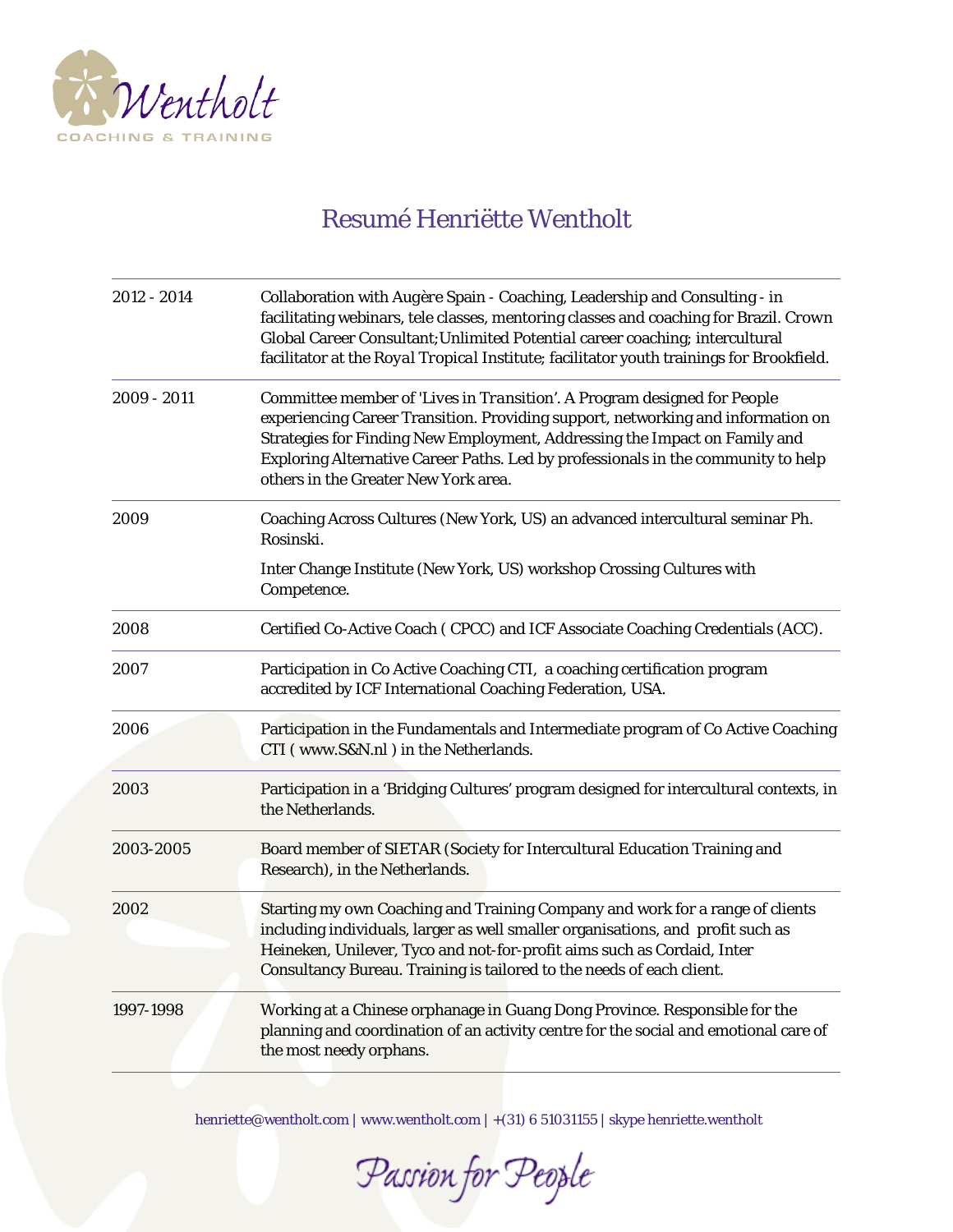

| 1993-1996 | Communications facilitator and trainer with two non-governmental organisations<br>located in São Paulo, Brazil. I developed and ran training in group-dynamics I also<br>held weekly team-building sessions with the unit managers and participated in a<br>training programme for urban development workers. |
|-----------|---------------------------------------------------------------------------------------------------------------------------------------------------------------------------------------------------------------------------------------------------------------------------------------------------------------|
| 1992      | Graduated in Psychology (Master in Art) at the University of Groningen, the<br>Netherlands.                                                                                                                                                                                                                   |

Passion for People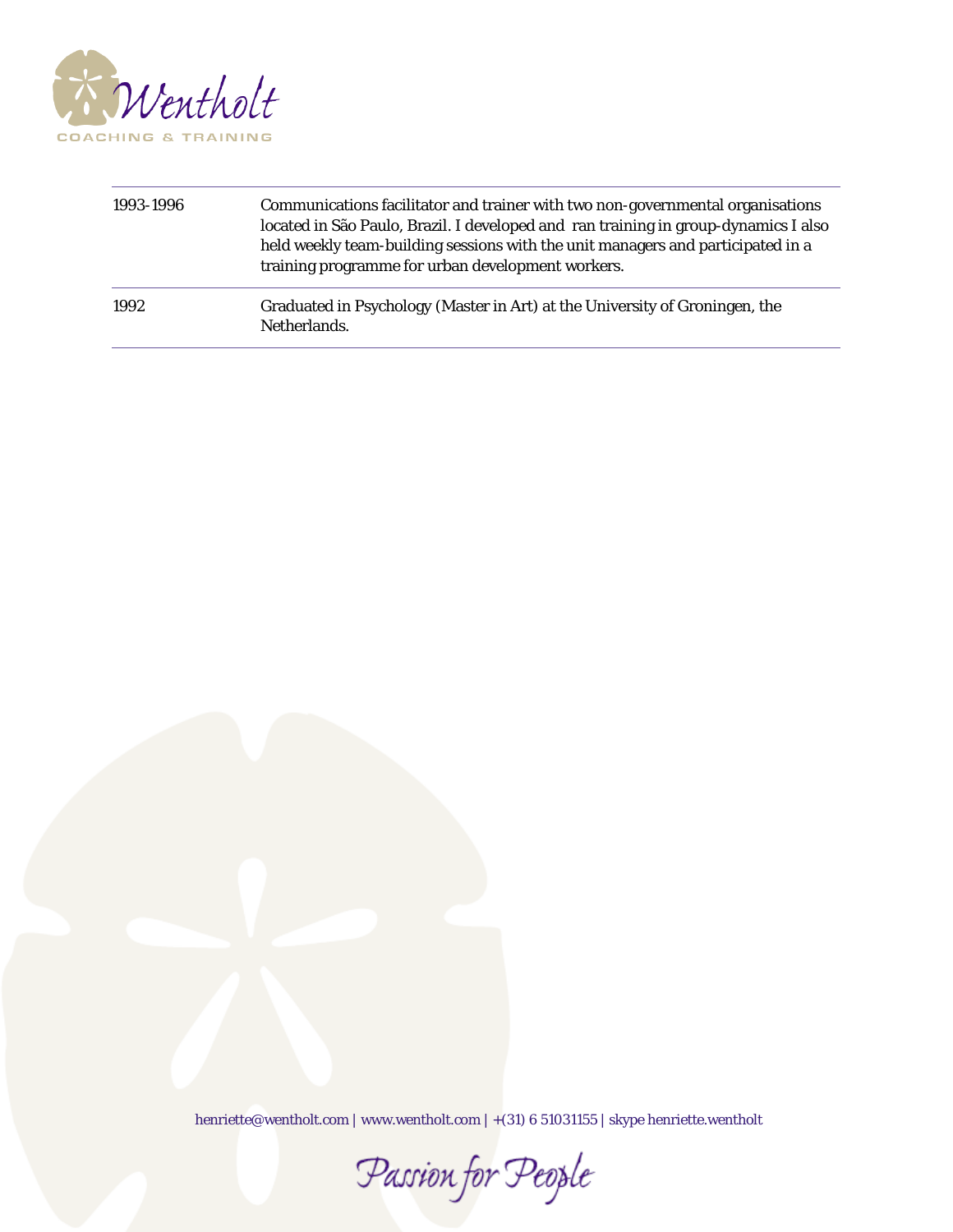

## **In the words of some of my clients :**

"Je bent nog maar kort in mijn leven maar je hebt al heel veel bereikt. Het lijkt wel alsof ik moeilijke gebeurtenissen beter kan relativeren en los kan laten. Je geeft me vertrouwen dat ik niet gek tegen dingen aan kijk en rust dat het okay is dat ik soms verdrietig ben of boos. Ik had van te voren meer oefeningen verwacht of moeilijke zware gesprekken, maar alleen al door met je te praten, jouw heldere samenvattingen van mijn hak-op-de-tak verhalen, je heldere kijk en ervaring die je dan daarop los laat vind ik een verademing. Ik ben soms bekaf na onze sessies, maar ze houden me vaak nog een paar dagen bezig en zelfs de hele week tot ons volgende gesprek. Ik vond vooral de oefening met mijn 'oudere zelf' in de toekomst leuk en een eye-opener, zoals eerder aangegeven werken de verschillende perspectieven op een gebeurtenis ook voor mij. Het geeft me de gelegenheid meerder oplossingen te zien en vergeet ik vaak de zwaarte van het probleem. Het geeft mij het gevoel alsof ik nu keuzes heb die ik ook moet maken. Knopen doorhakken dus."

"When I met Henriette two years ago, I thought, my dreams were only dreams. Through her personal coaching, caring and support I have completely changed my perspective, I am looking into the future with confidence and purpose, I am becoming more aware and letting go of my limitations. I am realizing my dreams, doing the work that I love and a caring and loving mother and life partner."

"What I value most about coaching sessions with Henriette was unexpectedness: she encouraged to be present at all times and that created the space to work with what was the most important on heart and feeling level rather than what my mind considered to be important issues. Sometimes she pushed me to step out of my comfort zone, but it was by mutual consent, it helped me to grow and see things from different perspective. I loved guided meditations, loved so called 'homeworks' where i had an opportunity to reflect and continue work with myself. After every session my heart filled with gratitude as Henriette actually taught me something without which no one is able to bring more love, more peace in the world - to love myself. Thank you!"

'Henriëtte's way of coaching is people-centred - taking the needs of the client as the starting point. She identifies issues which are challenging, together with me finding practical solutions which not only address the issue but also make me feel more effective in life and work'.

Passion for People